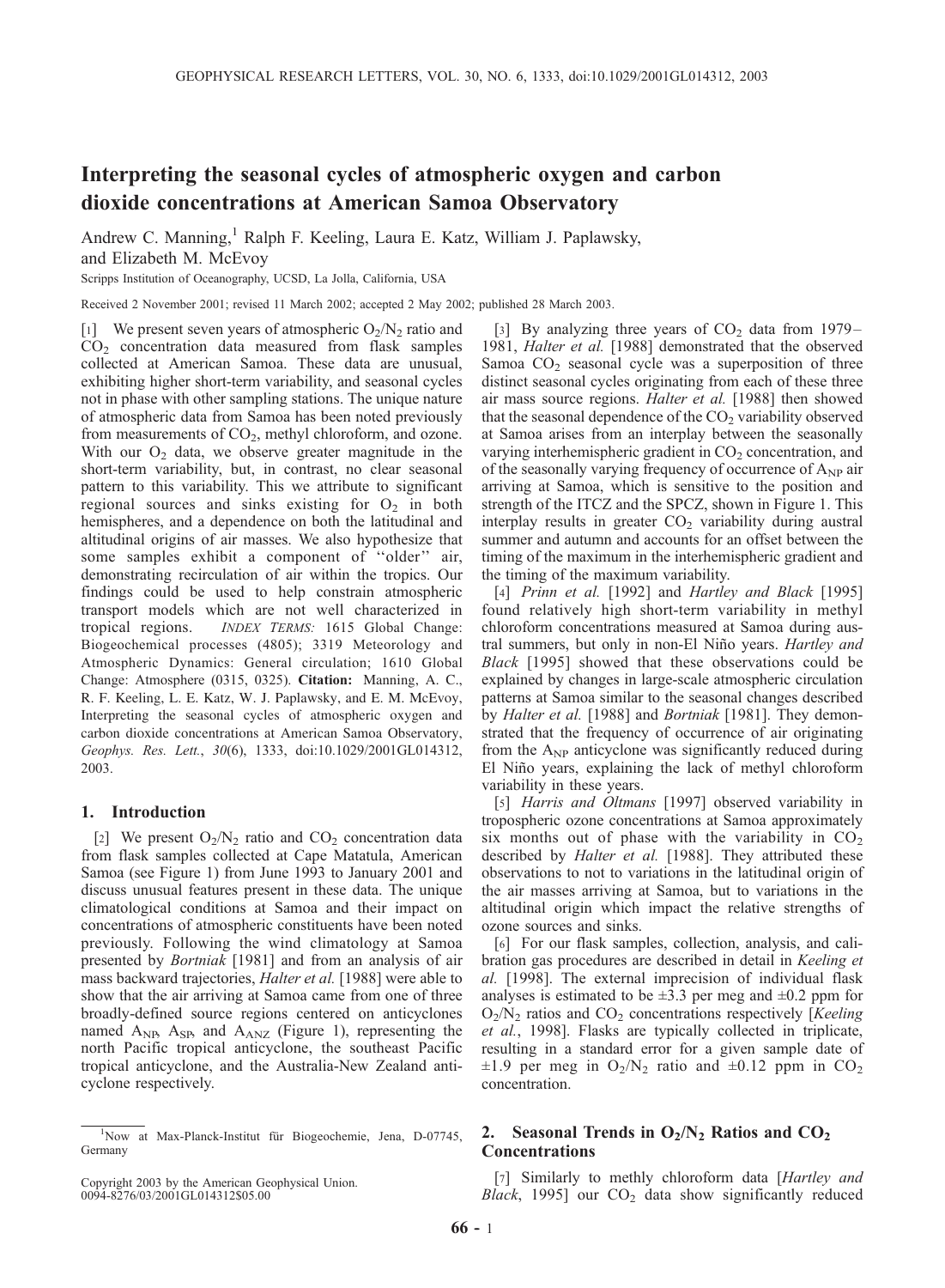

Figure 1. Average surface air circulation patterns in the region of American Samoa  $(14^{\circ}S, 171^{\circ}W)$ , shown for austral summer. This figure is after Bortniak [1981] and Halter et al. [1988]. Lines labeled ITCZ and SPCZ are the axes of the Intertropical Convergence Zone and the South Pacific Convergence Zone respectively. In austral winter the ITCZ extends further westwards and the SPCZ shifts northwards, resulting in a lower frequency of occurrence of air from the anticyclone,  $A_{NP}$ , arriving at Samoa, and a higher frequency of air from anticyclone,  $A<sub>ANZ</sub>$ .

variability during the austral summer of the strong 1997 – 1998 El Niño, when compared to other years. The figure shows the expected secular increase in  $CO<sub>2</sub>$  concentrations and decrease in  $O_2/N_2$  ratios. These trends result from fossil fuel combustion, but are attenuated by net growth of the land biosphere and, in the case of  $CO<sub>2</sub>$ , oceanic uptake. The  $CO<sub>2</sub>$  data in Figure 2b support the conclusion of *Hartley* and Black [1995], showing that during the strong 1997– 1998 El Niño,  $CO<sub>2</sub>$  variability during the austral summer is significantly reduced compared to other years. Figure 2 shows a small seasonal cycle in  $CO<sub>2</sub>$ , and a much largeramplitude cycle in  $O_2/N_2$ . Seasonal variability in  $CO_2$  is generally attributed to seasonality in photosynthesis and respiration processes on land. In the case of Samoa the seasonal cycle can also be influenced by long-range atmospheric transport as discussed below. Seasonality in atmospheric  $O_2/N_2$  is generally caused by seasonality in photosynthesis and respiration of both land and marine biota and thus exhibits a much greater amplitude than CO<sub>2</sub> at Samoa.

[8] The unusual seasonality observed at Samoa is illustrated in Figure 3, which shows the four-harmonic seasonal component of the  $O_2/N_2$  and  $CO_2$  curve fits in Figure 2. In Figure 3a the maximum  $O_2/N_2$  ratio at Samoa occurs in April, approximately two months later than the maximum at Cape Grim. The minimum  $O_2/N_2$  ratio at Samoa occurs in late August or early September, a few weeks earlier than Cape Grim. There is some evidence of a weak second maximum in late December at Samoa.  $CO<sub>2</sub>$  data in Figure 3b show an even larger contrast to typical southern hemisphere patterns. Maximum  $CO<sub>2</sub>$  at Samoa occurs in February in contrast to September for Cape Grim, whereas the minimum occurs in May at Samoa and April at Cape Grim.  $CO<sub>2</sub>$  also exhibits a clearer second maxima and minima at Samoa. The La Jolla curves show that Samoa  $O_2/N_2$  ratios and  $CO<sub>2</sub>$  concentrations are also not in phase with northern hemisphere cycles.

## 3. Land and Ocean Partitioning of Air Mass Influences at Samoa

[9] With our  $O_2/N_2$  ratio measurements, to a good approximation, we are able to distinguish between land and ocean processes affecting the air masses arriving at Samoa. We do this by defining a tracer, Atmospheric Potential Oxygen (APO), defined in Stephens et al. [1998]. Variations in APO on seasonal and shorter time-scales can only be caused by air-sea exchanges of  $O_2$ ,  $N_2$ , and  $CO_2$  [Stephens et al., 1998]. In contrast to APO, variations in  $CO<sub>2</sub>$  on these time-scales are mainly caused by land biotic exchanges, and not by the oceans owing to chemical buffering of  $CO<sub>2</sub>$  changes in the oceans.

[10] In Figure 4 we show plots of APO and  $CO<sub>2</sub>$ concentrations representing oceanic and land influences respectively. The symbols on each plot show all flask samples collected at Samoa where all samples have been collapsed into one calendar year. All data and curves in Figure 4 have been interannually detrended by removing the interannual spline component of the Cape Grim curve fit.

[11] Samoa  $CO<sub>2</sub>$  data in Figure 4b agree very well with the earlier, shorter record presented by *Halter et al.* [1988], showing greater variability in the austral summer and autumn. An additional feature, however, emerges from



Figure 2.  $O_2/N_2$  ratios (a) and  $CO_2$  concentrations (b) measured from flask samples collected at Cape Matatula, American Samoa. The y axes of plots a and b have been scaled so that changes in  $O_2$  and  $CO_2$  can be compared visually on a mole to mole basis (and also for Figures 3, 4, and 5). 1 per meg is equivalent to 0.001 per mil. For comparison purposes, a change in  $O_2/N_2$  ratio of 4.8 per meg corresponds to a change of 1 ppm in  $CO<sub>2</sub>$ . Curve fits are least squares fits to the sum of a four harmonic seasonal cycle and a stiff spline.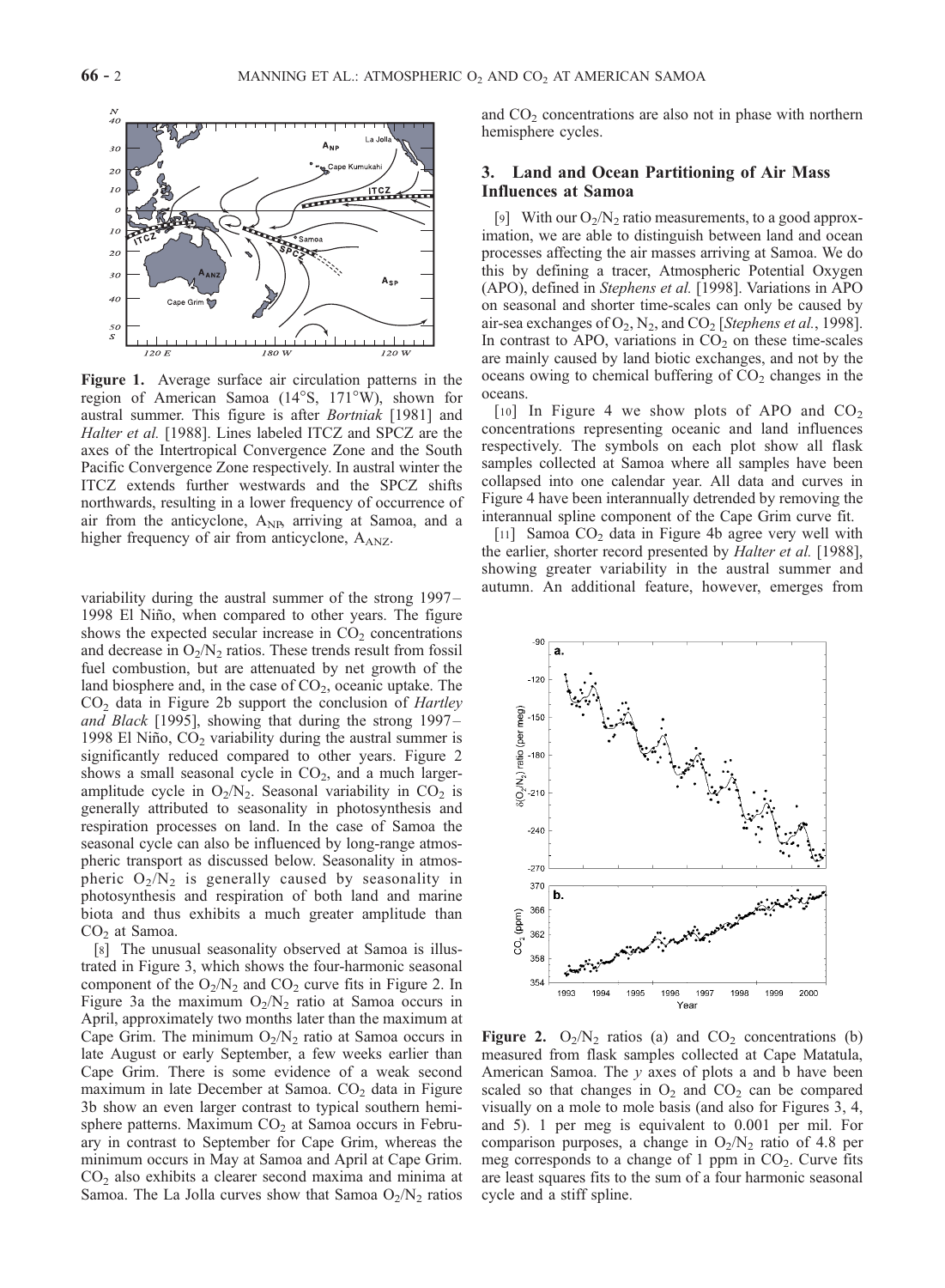

Figure 3. Four-harmonic seasonal components of the curve fits in Figure 2, showing  $O_2/N_2$  ratios (a) and  $CO_2$ concentrations (b). The curves shown are the average seasonal cycles calculated from all data over the 7.5 year record. Also shown for comparison are similar seasonal curve fits calculated from data collected at our sampling stations at Cape Grim, Tasmania, and La Jolla, California (labeled in Figure 1), which we assume are broadly representative of mid-latitudes of the southern and northern hemisphere respectively.

Figure 4b which was not discussed by *Halter et al.* [1988]. For the period from August to October, Samoa  $CO<sub>2</sub>$  data exhibit persistently higher concentrations than present in air masses either to the north or to the south (represented by curve fits to Cape Kumukahi and Cape Grim data respectively). A similar feature is seen in the APO data during May and June. A simple explanation for these features is that the air at Samoa includes a component not recently originating from the north or south, but from the tropics at some point in the past. Simulations of the seasonal cycles in APO with extra-tropical sources in an atmospheric tracer transport model account well for the phasing of the APO seasonal cycle at Samoa, as well as in stations to the north and south, showing that the APO cycle can be simply accounted for based on the finite time scale for transport from higher latitudes into the tropics and the finite residence time of air within the tropics [Garcia and Keeling, 2001].

[12] In Figures 5a to 5d we analyze the monthly variability in APO and  $CO<sub>2</sub>$  data and compare these monthly values to the monthly values of the absolute north-south interhemispheric gradient in APO and CO<sub>2</sub>. Our Samoa  $CO<sub>2</sub>$  data (Figures 5c and 5d) show that the minimum variance in  $CO<sub>2</sub>$  is roughly synchronous with the time of minimum  $CO<sub>2</sub>$  gradient (July–November), whereas the time of maximum  $CO<sub>2</sub>$  variance (March-April) is offset from the time of maximum  $CO<sub>2</sub>$  gradient (April–May), both features being consistent with the findings of Halter et al. [1988], as discussed earlier. Both features can be explained assuming the  $CO<sub>2</sub>$  variability is tied to the interhemispheric gradient in CO2, with the gradient exhibiting greater or

lesser influence depending on the frequency of occurrence of the  $A_{NP}$  air mass.

[13] A corresponding comparison of variance and gradients in APO is complicated (Figures 5a and 5b), however, because APO variance at Samoa has less clear seasonality. The only pronounced feature is the minimum in variance during May-June, which is roughly synchronous with one (of two) minima in the APO gradient. The other minimum in the APO gradient (November–December) is not aligned with a clear minimum in variance. The difference is most likely explained by seasonal variations in the homogeneity of southern hemisphere air masses. In particular, the southern hemisphere is likely to be less homogenous in APO during the November –December period due to strong sources of atmospheric  $O_2$  associated with marine biological production. These strong sources lead to the steep seasonal rise observed in APO at Cape Grim at this time of year, which can be contrasted with the more gradual decrease later in the season [Bender et al., 1996]. This interpretation is also consistent with the fact that the variability at Cape Grim also shows an apparently clear minimum during the May– June period, as shown also in Figure 5a. The results thus suggest that much of the APO variability at Samoa is tied to inhomogeneities in air masses within the southern hemisphere as opposed to inhomogeneities between the northern and southern hemispheres, as is evidently the case for  $CO<sub>2</sub>$ .

[14] A further indication of the role played by southern hemisphere air mass inhomogeneities can be seen in the contrasting variability in  $CO<sub>2</sub>$  and APO at Cape Grim. Whereas the APO variability at Cape Grim is similar to that at Samoa throughout the year, the  $CO<sub>2</sub>$  variability at



Figure 4. Oceanic (a) and land biotic (b) influences on the air masses arriving at Samoa. The seasonal component of all Samoa flask samples are shown, as well as seasonal curve fits from Cape Grim, Tasmania, and Cape Kumukahi, Hawaii, representing the nearest stations from which we have data in the southern and northern hemisphere respectively.